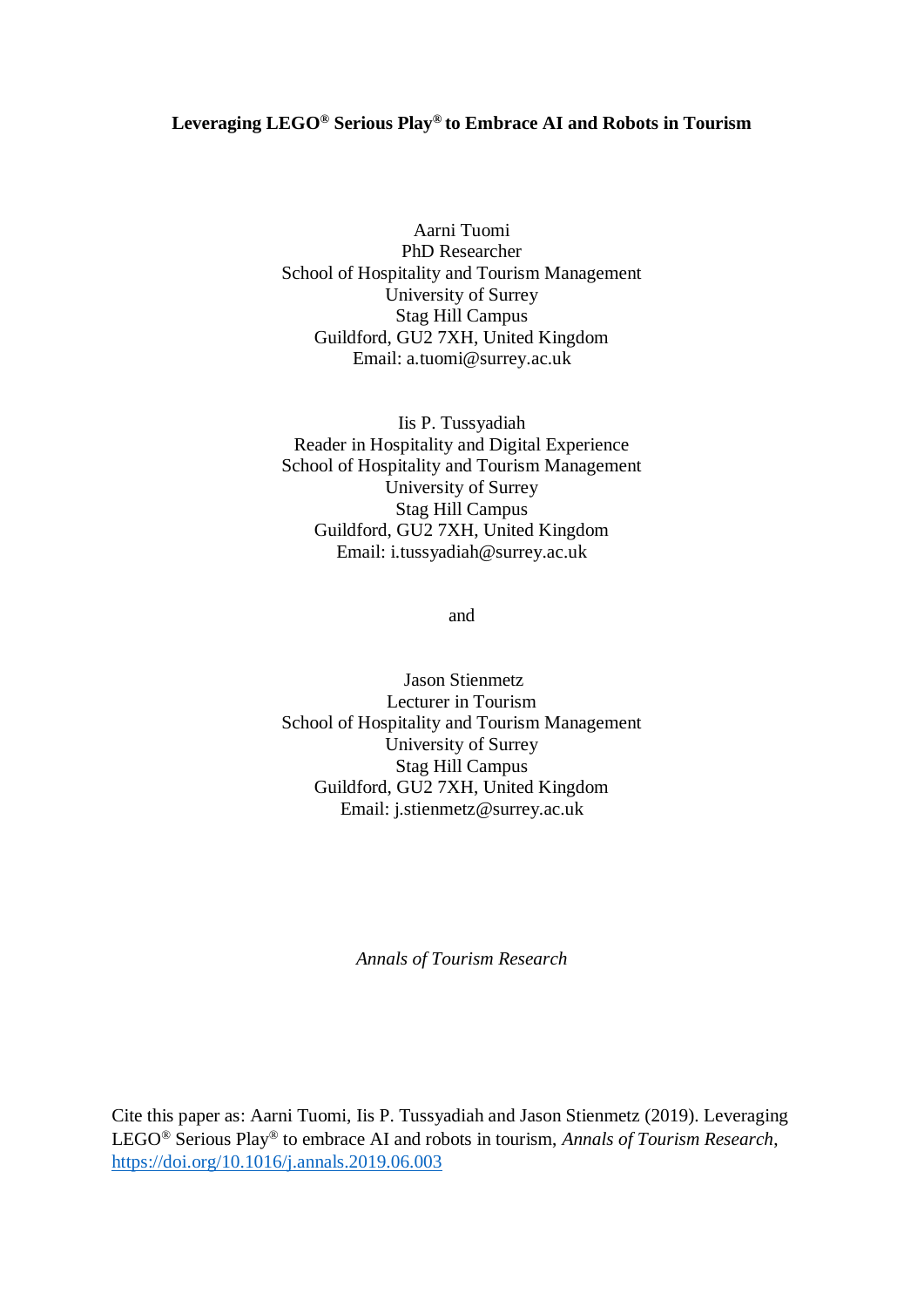# **Research Highlights**

- Artificial intelligence (AI) and robotics continue to disrupt the tourism industry
- Adopting AI and robotics may lead to organisational/behavioural change
- LEGO<sup>®</sup> Serious Play<sup>®</sup> helps tourism researchers explore change enacted by technological innovation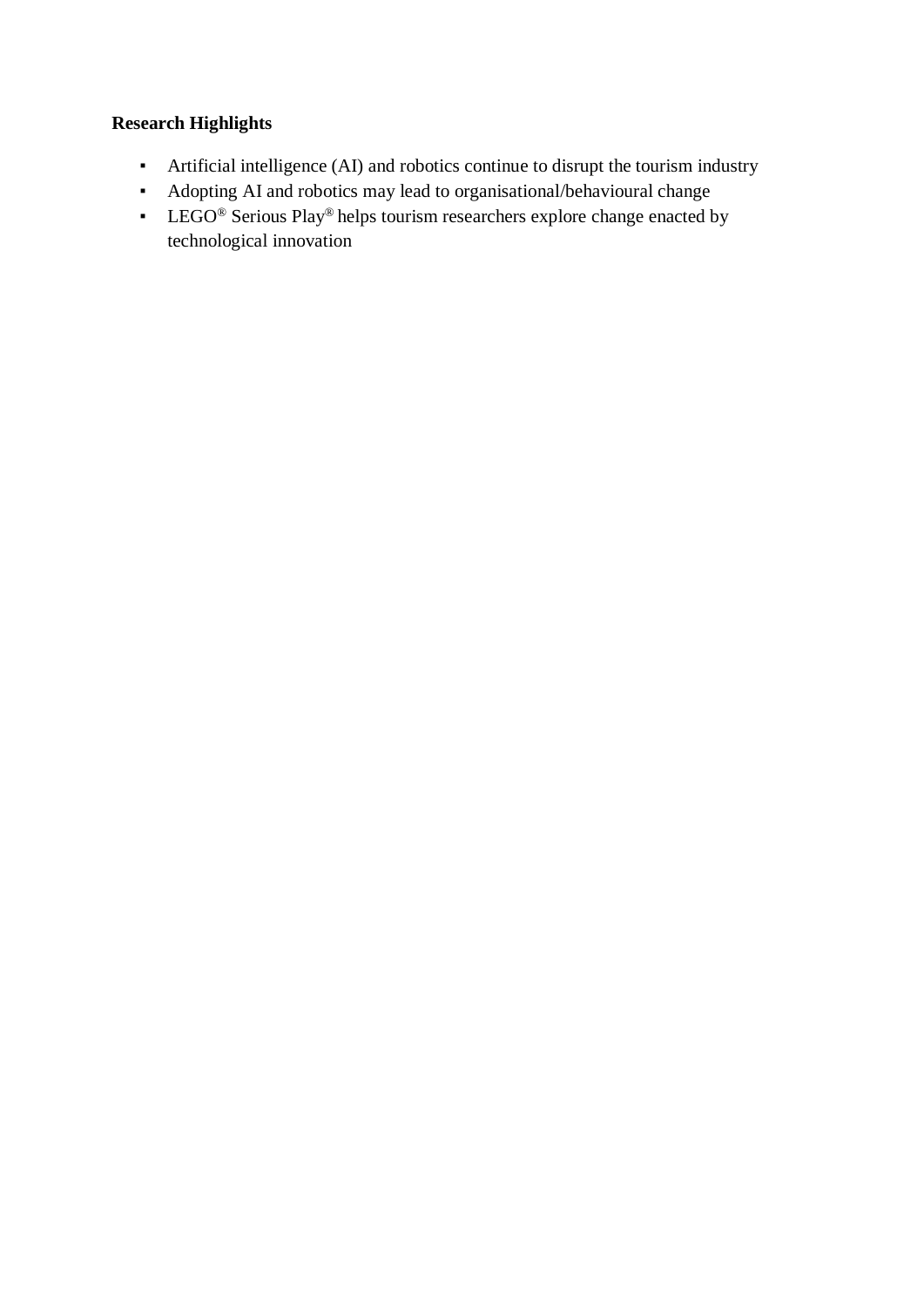**Keywords**: artificial intelligence; robotics; serious gaming; LEGO® Serious Play®; qualitative methods

Advances in artificial intelligence (AI) and robotics have begun to challenge conventional notions of consumption, production, and management of tourism service offerings. For example, intelligent machines are increasingly being used to handle routine customer enquiries, prepare and serve drinks and food, and monitor and report faults and security breaches (Ivanov, Webster and Berezina, 2017). However, Murphy, Gretzel and Pesonen (2019) observe that many tourism businesses still fail to make the most of the available technology. Faced with a plethora of possibilities, tourism operators may find it difficult to decide which technologies to adopt and which to ignore. Equally challenging might be deciding where, when, and how a new technology should be introduced, as well as understanding what its impacts might be for the individual, organisation, and the industry. The situation calls for research methods suitable for addressing forward-looking research questions with complex practical, ethical, and socio-economic implications, including the impacts of automation on customer experience, management, and regulation.

Following in the footsteps of Wengel, McIntosh, and Cockburn-Wootten (2016), it can be suggested that serious gaming, in particular a method known as LEGO® Serious Play®, will help tourism researchers and practitioners better navigate and harness the dynamic landscape of emerging technology. As discussed by Peabody and Noyes (2017), LEGO® Serious Play® is a brainstorming method that makes use of LEGO® bricks to facilitate communication, expression, and problem-solving. Through a series of building activities and peer discussions, LEGO® bricks are used to create stories about the intangible world. The purpose is to break free from the constraints of habitual thinking – the focus is not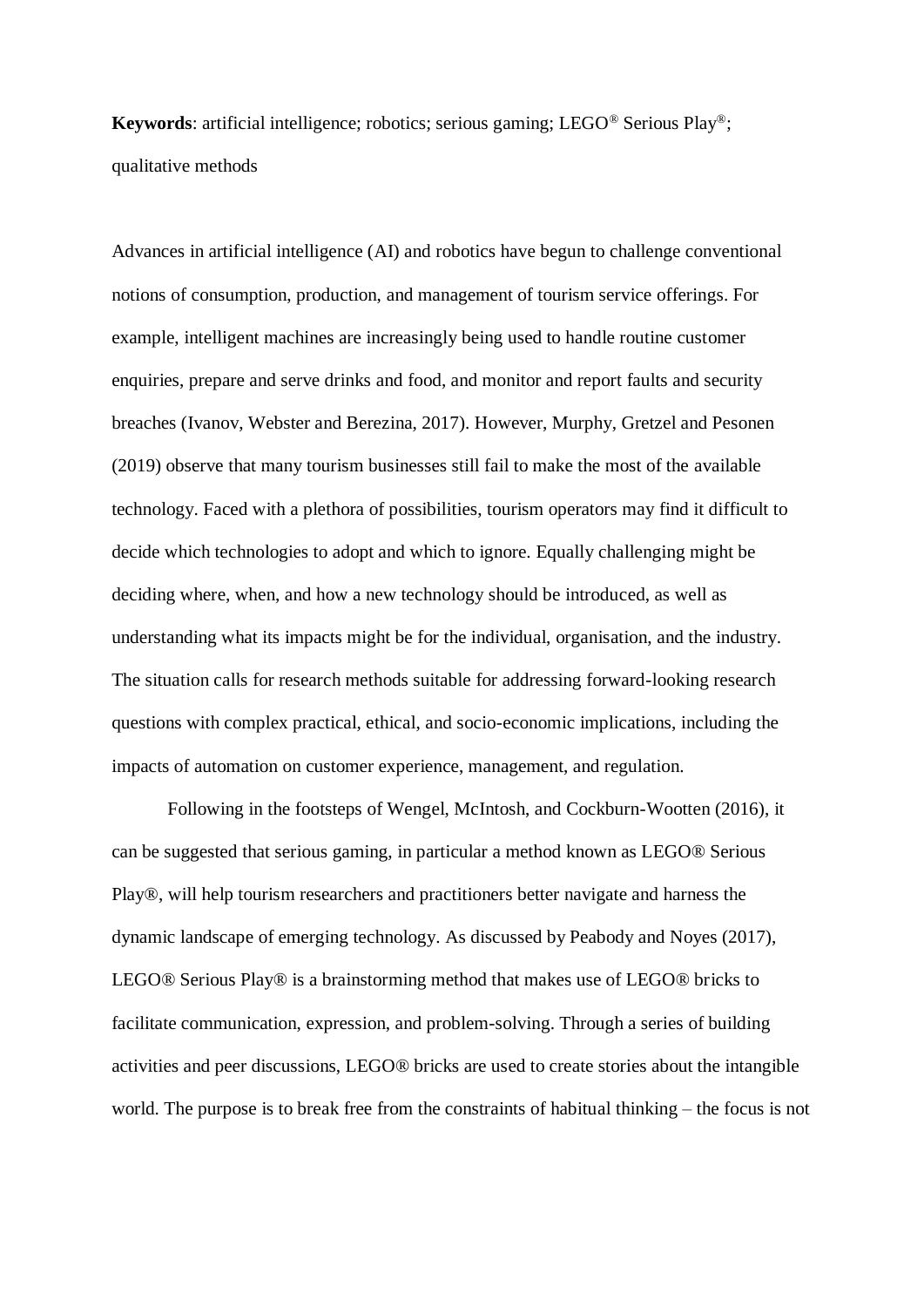on the actual bricks themselves, but on the stories they tell and the metaphors they convey (Kristiansen and Rasmussen, 2014).

Brainstorming is generally understood as a "method for generating ideas, increasing creative efficacy, or finding solutions to problems" (Wilson, 2013, pp. 2). According to Osborn (1953) brainstorming aims to maximise the number of ideas generated, create a criticism-free space for even the most unorthodox ideas to emerge, and combine and refine ideas iteratively. Researchers have a plethora of brainstorming methods at their disposal, such as mind mapping (Davies, 2011), the nominal group technique (Ritchie, 1985), and the six thinking hats method (De Bono, 1985). Even though all brainstorming exercises aim to evoke divergent ideas, most techniques have a critical flaw: they lack dimensionality. For example, the six thinking hats method sees participants assume one of six perspectives (hats) to address problems creatively: goal-oriented, factual, emotion-based, optimistic, realistic and creative. This tends to work remarkably well for concrete problems, but less so for dynamic, elusive ones.

As AI and robotics technologies keep developing at an accelerating speed, it is unclear how what is possible today might change tomorrow. Accordingly, the LEGO® Serious Play® method is centred around the collaborative construction of unforeseen realities (Wengel, McIntosh and Cockburn-Wootten, 2016). The method's strength lies both in its tangibility and unpredictability: the various shapes, sizes, and colours of LEGO® bricks allow for near-infinite combinations of three-dimensional constructs. Building something concrete forces participants to lean-in rather than out, as each construct is unique and thus offers a fresh look at the problem (Hadida, 2013). The aim is to evoke and keep participants in flow – a state of deep focus or involvement (Harmat et al., 2016).

In LEGO® Serious Play® this is done in four steps: posing a question (setting an agenda and giving instructions for the session), construction (individual building in silence), sharing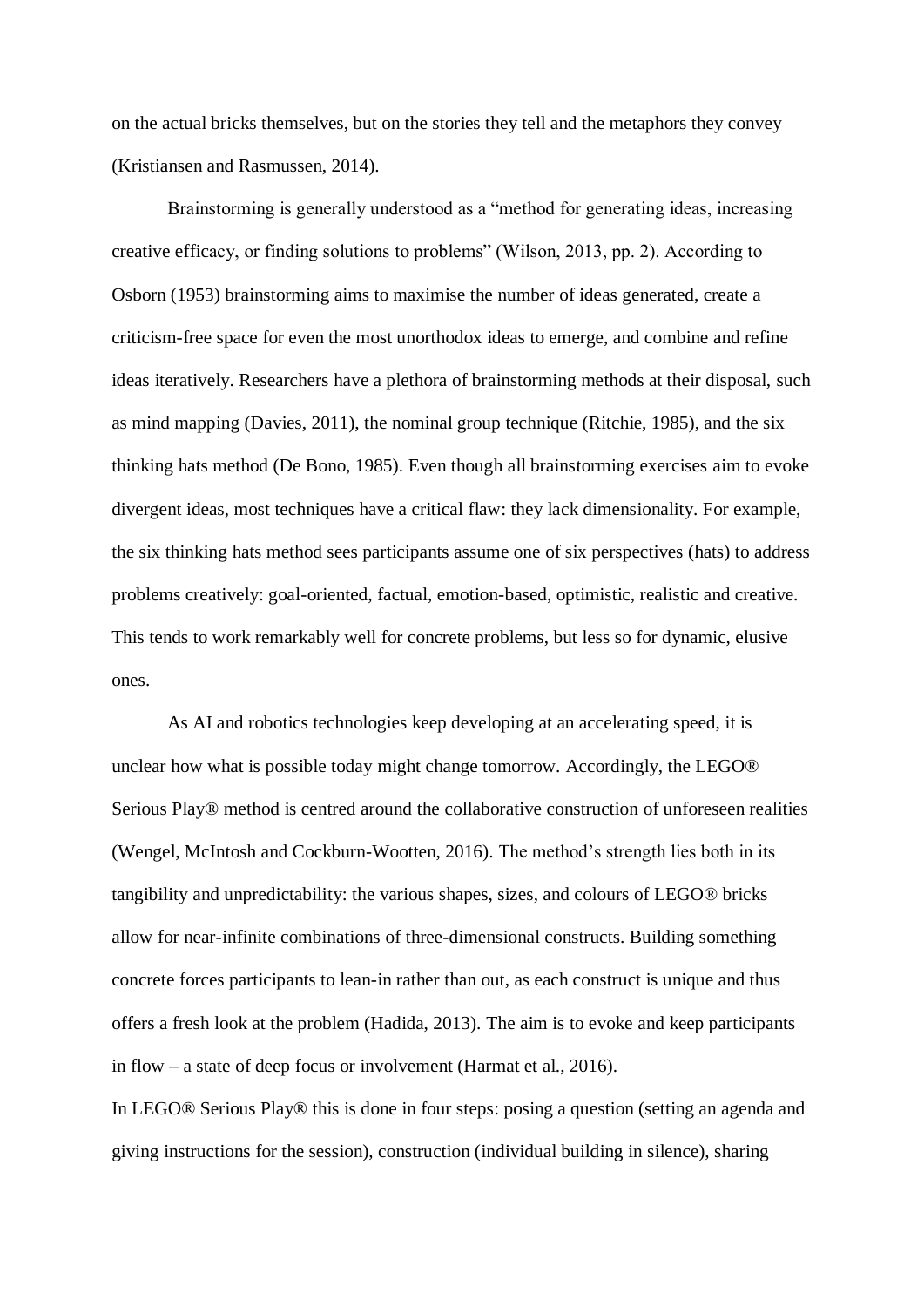(discussing everyone's models and their metaphorical meanings), and reflection (asking questions and finding similarities between the models) (Kristiansen and Rasmussen, 2014, pp. 51-52). A typical LEGO® Serious Play® workshop lasts from two to eight hours and will see representatives of everyone affected by the problem at hand, be it employees, customers, suppliers, or other stakeholders, take part in the activities.

It is precisely this collaborative, hands-on approach to problem-solving that we argue makes LEGO® Serious Play® useful for exploring the adoption of AI and robotics in tourism. As a catalyst for structured discussion, LEGO® Serious Play® offers a robust framework for imagining what impacts the introduction of a specific technological innovation (e.g., service robots or chatbots) might have for the service process as a whole. Playing out and evaluating multiple scenarios allows researchers to start conceptualising how AI and robotics will transform service production and delivery in tourism. Involving multiple stakeholders in the brainstorming process offers researchers a wider understanding of the potential problems that may arise from the introduction of new technologies and innovations such as AI and robotics. Due to the high-touch, labour intensive nature of tourism, the successful introduction of new technology is largely dependent on the favour of people impacted by it. Research suggests that transparency and early involvement in the planning stages make it more likely for stakeholders to get behind new ideas (Liedtka, 2016). LEGO® Serious Play® allows researchers to understand differing stakeholder values through specific application techniques (e.g., shared model building, landscaping) that aim to align views and reach consensus.

As the tourism industry becomes increasingly digital (Navío-Marco, Ruiz-Gómez and Sevilla-Sevilla, 2018), it is imperative that organisations are agile in adopting innovation while also making sure that transitions are seamless and customer expectations are exceeded. With dramatic advancement in tools and applications based on AI and robotics, it is expected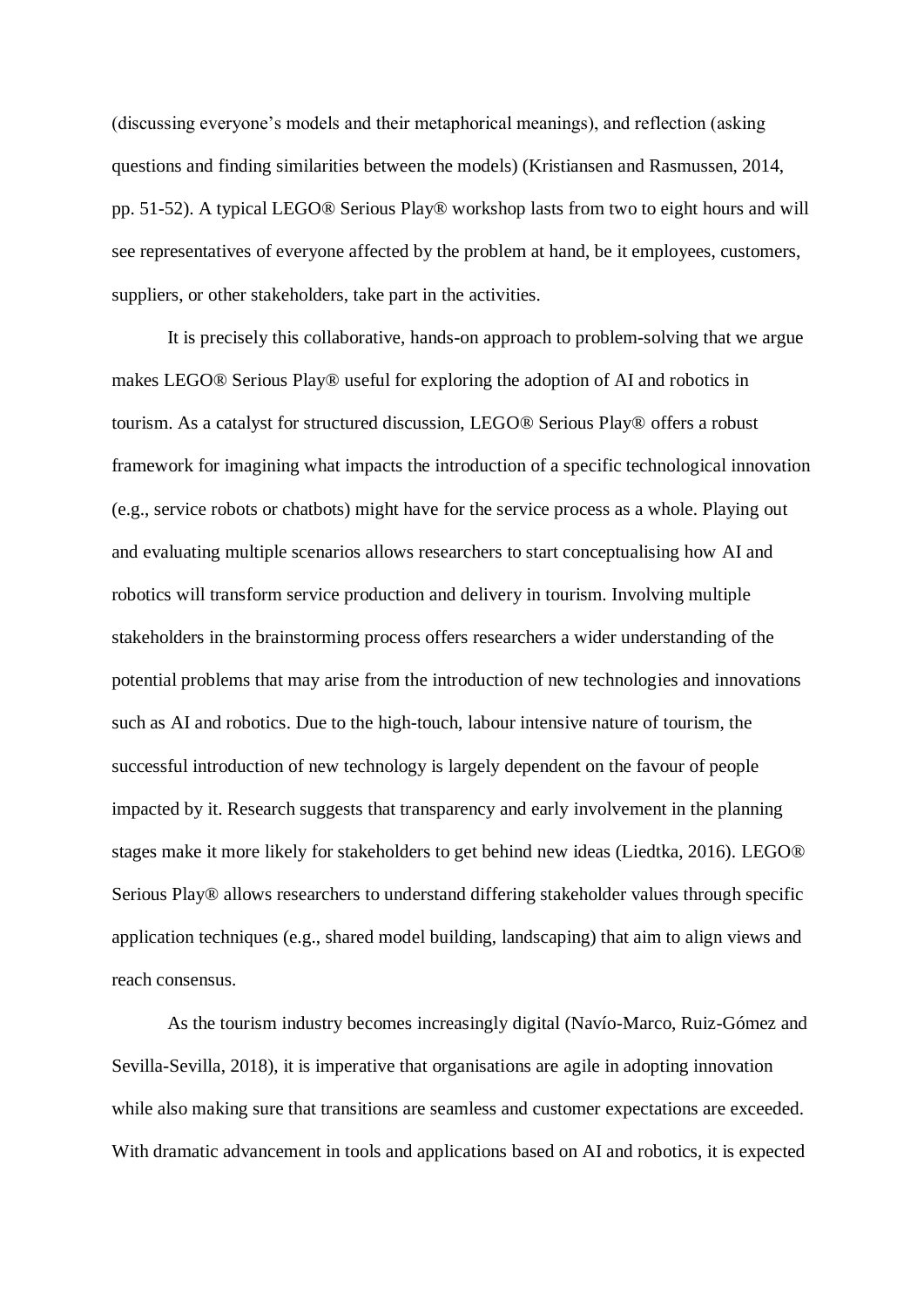that more tourism companies will adopt these to perform tasks critical for organisational decision-making and operations. For organisations with resource constraints, there is often no room for error. In order to demonstrate how LEGO® Serious Play® could help tourism researchers and practitioners find the right solutions to adopt new technologies effectively, a series of workshops was facilitated in early 2019 to explore what the future might hold for the industry. A total of 24 professionals and academics from a diverse set of backgrounds (AI, robotics, design, tourism, hospitality; 13 male, 11 female) were invited to take part. Participants were posed with two questions. First, participants were asked to capture the qualities they love the most about hospitality in individual LEGO® models. This led to a rich debate on what it really means to work in the industry (e.g., working with and supporting others, solving problems, pursuing knowledge) and how AI and robotics might be used to integrate more of these qualities into day-to-day service operations. Second, participants were asked to use LEGO® to imagine a restaurant in 2039 (20 years from the date). Again, this led to a meaningful discussion on qualities customers, employees, and providers consider imperative for restaurants now and in the future (e.g., human connection), as well as qualities they find irritating and would rather see delegated to intelligent machines (e.g., unnecessary wait).

The workshops demonstrate the value LEGO® Serious Play® can bring to research that explores the applications and implications of emerging technology in tourism. Having a medium that is both tangible and easy to follow (and often already familiar to participants), yet surprisingly complex and multidimensional, helps stakeholders better imagine, envision, and articulate where and how a novel innovation should best be applied, as well as what impacts it might have on the service system as a whole. From a theoretical perspective, the discussions that occur within these workshops give valuable insight into the reconceptualisation of service production and delivery in tourism. For example, by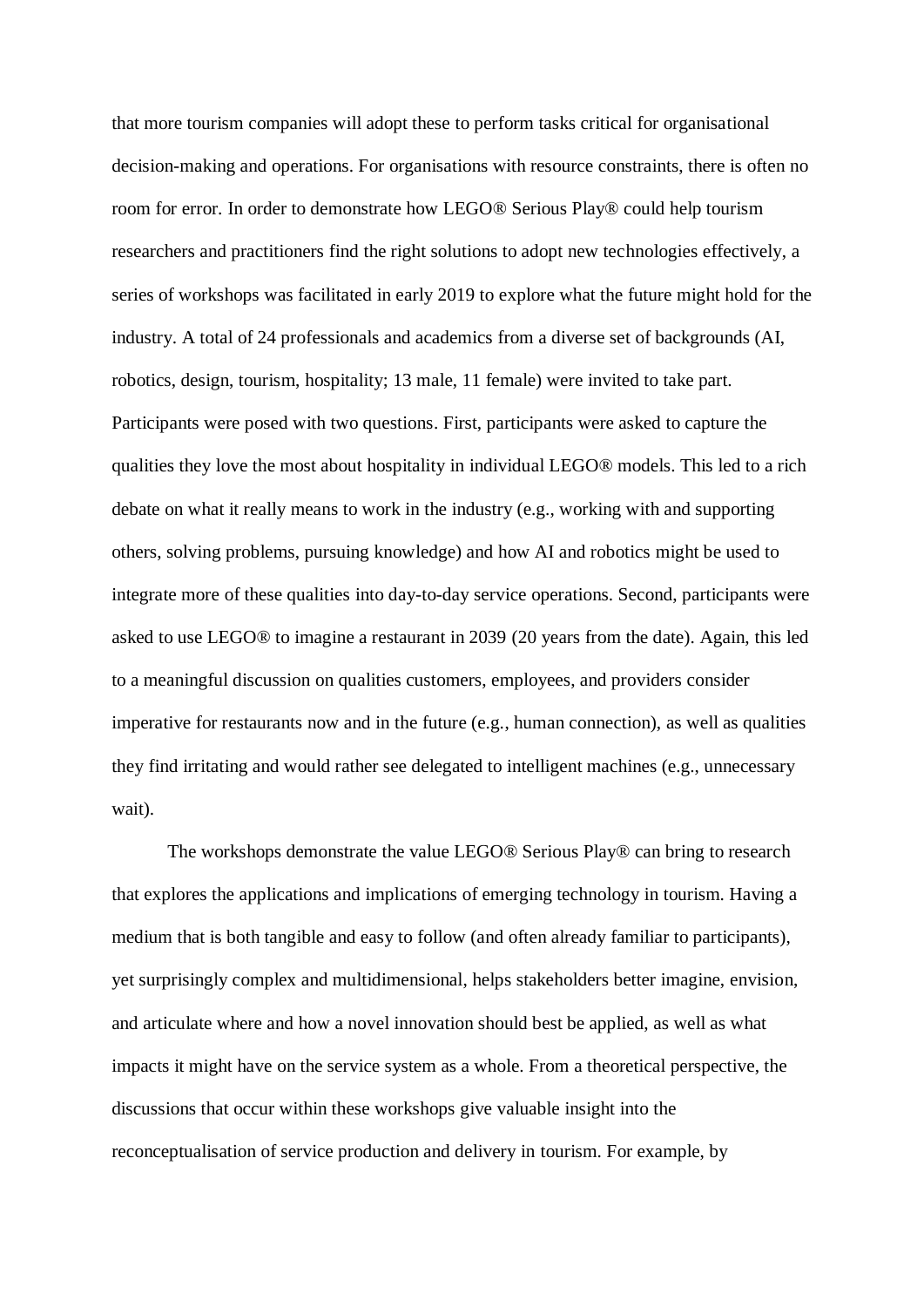envisioning the future relationship between the consumption of food, travel, and social interactions, various complex issues around AI-powered service concepts, including whether or not restaurants should have a physical location to induce travel, were confronted and debated. This further elucidates how LEGO® Serious Play® can effectively bring stakeholders together and facilitate forward-looking debate that is critical for pushing both tourism theory and practice forward.



Fig. 1. Using LEGO® Serious Play® to imagine robotised restaurants.

However, it should be noted that as with all research methods, LEGO® Serious Play® has its limitations. In order for the method to reach its full potential, the workshops require a trained facilitator. Even though the majority of LEGO® Serious Play® training material has been made open source by LEGO®, some of the key facilitation techniques still require external certification from the Association of Master Trainers (2018), the method's quasiofficial governing body. Second, the "official" LEGO® Serious Play® method requires a set of special LEGO® bricks, as well as time, space, and access to willing participants, all of which might limit the method's ad-hoc usage. Lastly, the method's suitability might vary between and across cultural contexts. Participants accustomed to an individualist way of speaking their mind may find it easier to come up with divergent ideas, whereas participants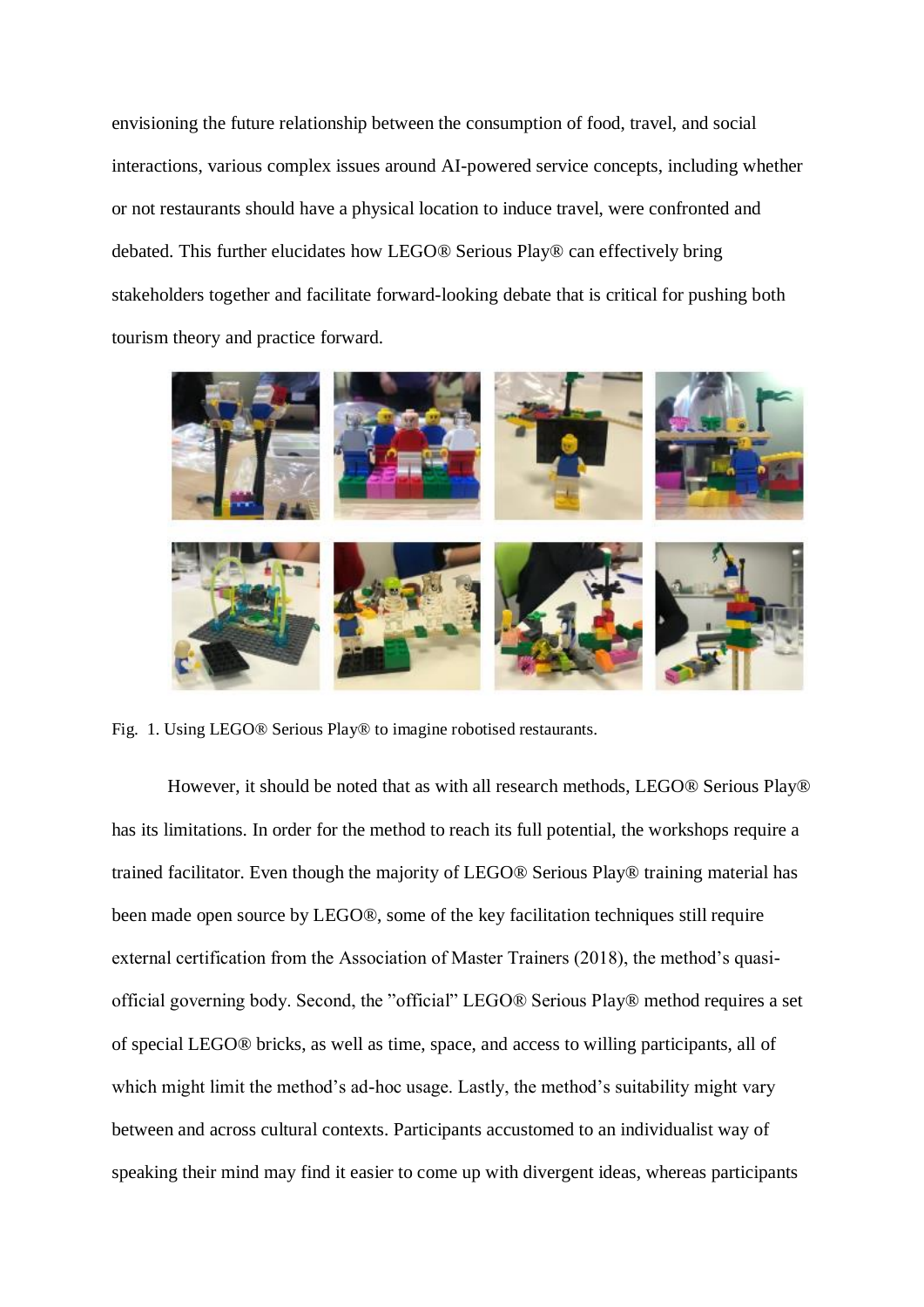used to a more hierarchical, collectivist way of thinking may find going against the status quo counter-intuitive (Livermore, 2016). Despite these limitations, LEGO® Serious Play® offers tourism researchers a powerful tool for addressing future-oriented research questions, especially ones that involve the adoption of technological innovation. In particular, LEGO® Serious Play® can be leveraged to facilitate various stakeholders together to imagine and articulate a future of automated tourism experiences, including the benefits and risks for different stakeholders.

#### **References**

- Davies, M. (2011) Concept mapping, mind mapping and argument mapping: what are the differences and do they matter? Higher Education 62(3), pp. 279-301.
- De Bono, E. (1985) Six Thinking Hats: An Essential Approach to Business Management. New York: Little, Brown and Company.
- Hadida, A. (2013) Let your hands do the thinking!: Lego bricks, strategic thinking and ideas generation within organizations. Strategic Direction 29(2), pp. 3-5.
- Harmat, L., Ullén, F., Sadlo, G., Andersen, F., Wright, J. (2016) Flow Experience: Empirical Research and Applications. Cham: Springer.
- Ivanov, S., Webster, C., Berezina, K. (2017) Adoption of robots and service automation by tourism and hospitality companies. Revista Turismo & Desenvolvimento, 27/28, pp. 1501-1517.
- Kristiansen, P. and Rasmussen, R. (2014) Building a Better Business Using the Lego Serious Play Method. New Jersey: John Wiley & Sons.
- Liedtka, J. (2015) Perspective: Linking Design Thinking with Innovation Outcomes through Cognitive Bias Reduction. Journal of Product Innovation Management 32(6), pp. 925- 938.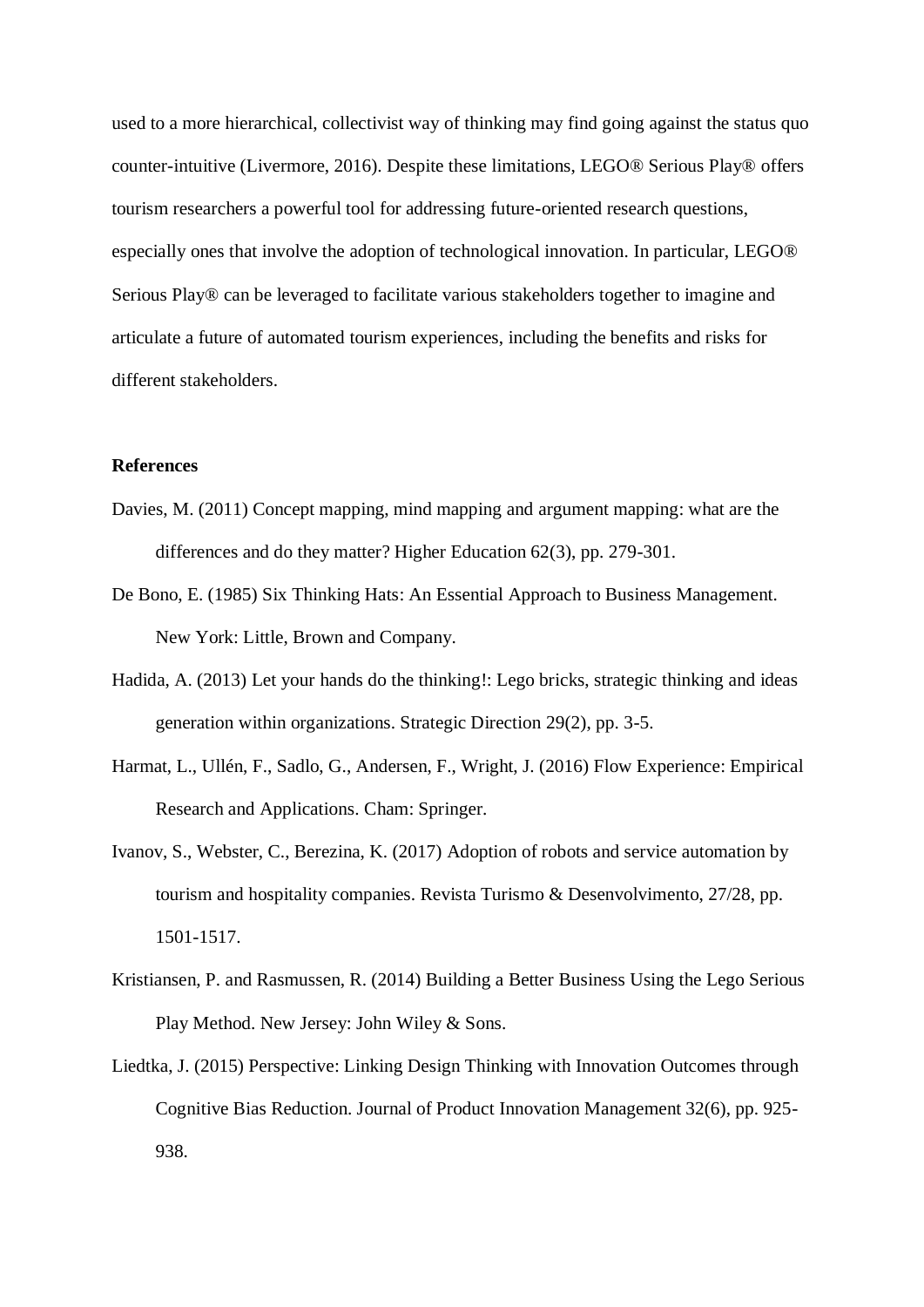- Livermore, D. (2016) Leading a brainstorming session with a cross-cultural team. Available at: https://hbr.org/2016/05/leading-a-brainstorming-session-with-a-cross-cultural-team (Accessed 1st December 2018).
- Murphy, J., Gretzel, U., Pesonen, J. (2019) Marketing robot services in hospitality and tourism: the role of anthropomorphism. Journal of Travel & Tourism Marketing, pp. 1- 12.
- Navío-Marco, J., Ruiz-Gómez, L. and Sevilla-Sevilla, C. (2018) Progress in information technology and tourism management: 30 years on and 20 years after the internet – Revisiting Buhalis & Law's landmark study about eTourism. Tourism Management 69, pp. 460-470.
- Osborn, A. F. (1953) Applied Imagination: Principles and Procedures of Creative Problem Solving. New York: Charles Scribner's Sons.
- Peabody, M. and Noyes, S. (2017) Reflective boot camp: adapting LEGO SERIOUS PLAY in higher education. Reflective Practice 18(2), pp. 232-243.
- Ritchie, J. R. B. (1985) The Nominal Group Technique: An approach to consensus policy formulation in tourism. Tourism Management 6(2), pp. 82-94.
- The Association of Master Trainers. (2018) Available at: http://seriousplay.training/ (Accessed 3rd December 2018).
- Wengel. Y., McIntosh, A., Cockburn-Wootten, C. (2016) Constructing tourism realities through LEGO serious play. Annals of Tourism Research 56, pp. 161-163.
- Wilson, C. (2013) Brainstorming and Beyond: A User-Centered Design Method. Oxford: Morgan Kaufmann.